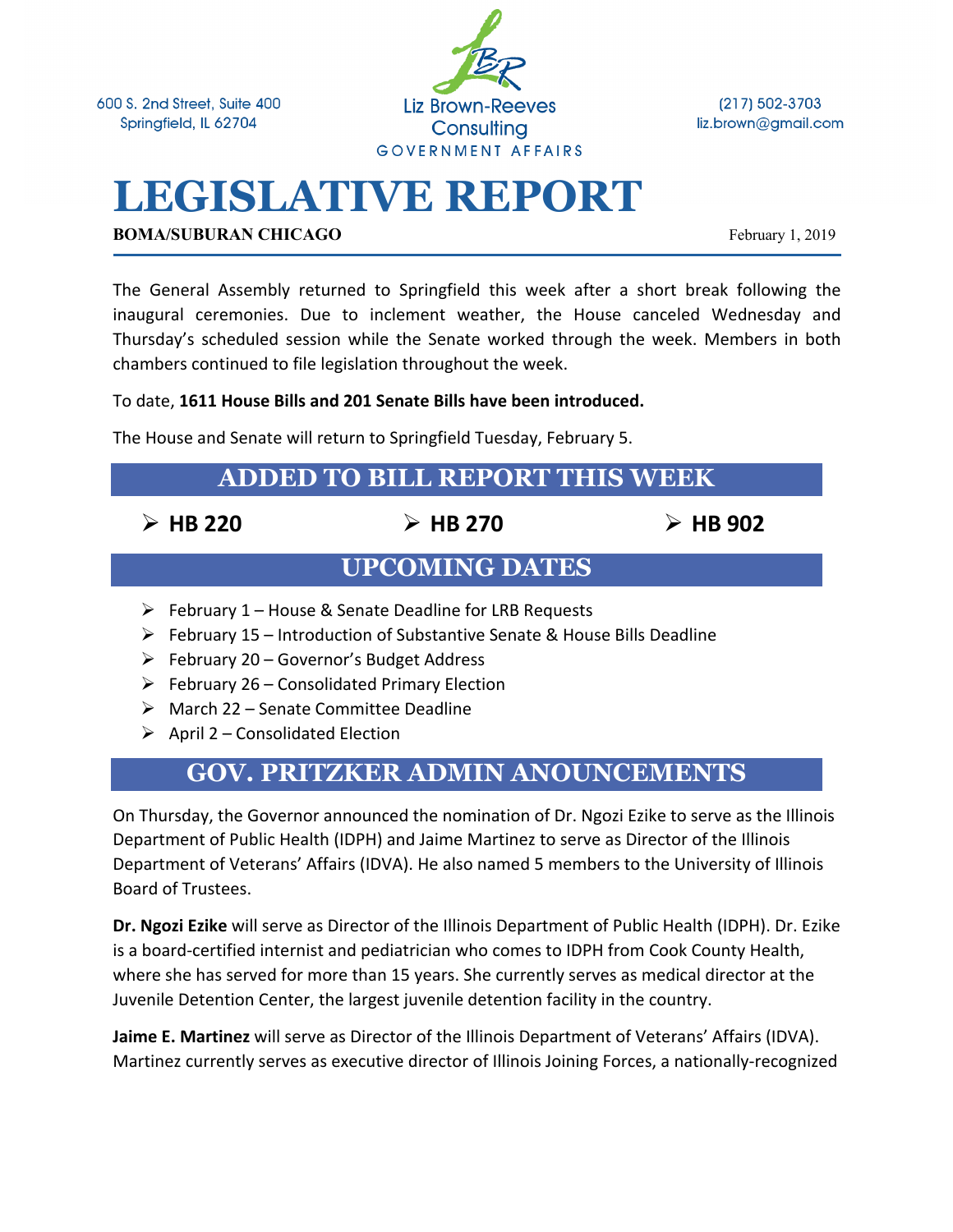statewide nonprofit and public-private partnership that brings services and support to veterans at the community level.

#### **University of Illinois Board of Trustees**

- ❖ Kareem Dale
- ❖ Donald Edwards
- ❖ Ricardo Estrada
- ❖ Patricia Brown Holmes
- ❖ Naomi Jakobsson

### **TO DATE Pritzker Administration Appointments**

#### Agency Directors

- v Dr. Ngozi Ezike, Department of Public Health (IDPH)
- v Jaime Martinez, Department of Veterans' Affairs (IDVA)
- v John Sullivan, Department of Agriculture (IDOA)
- v Janel L. Forde, Department of Central Management Services (CMS)
- v Erin Guthrie, Department of Commerce and Economic Opportunity (DCEO)
- v Alicia Tate-Nadeau, homeland security and the Emergency Management Agency (IEMA)
- v Theresa Eagleson, Department of Healthcare and Family Services (HFS)
- v Heidi Mueller, Department of Juvenile Justice (IDJJ)
- v David Harris, Department of Revenue (IDOR)
- v Alexis Sturm, Governor's Office of Management and Budget (GOMB)
- ❖ Matt Perez, Fire Marshal
- v John Kim, Environmental Protection Agency (IEPA)
- v Jim Bennett, Department of Human Rights (IDHR)
- v Michael Kleinik, Department of Labor (IDOL)

### Office of the Governor

- ❖ Anne Caprara, chief of staff
- ❖ Dan Hynes, deputy governor
- ❖ Christian Mitchell, deputy governor
- v Jesse Ruiz, deputy governor
- ❖ Sol Flores, deputy governor
- ❖ Nikki Budzinski, senior adviser
- ❖ Ann Spillane, general counsel
- $\div$  Emily Bittner, deputy chief of staff for communications
- ❖ Jordan Abudayyeh, press secretary
- $\cdot$  Sean Rapelyea, deputy chief of staff for external affairs
- $\cdot$  Tiffany Newbern-Johnson, deputy chief of staff for legislative affairs
- ❖ Ramon Gardenhire, deputy chief of staff for policy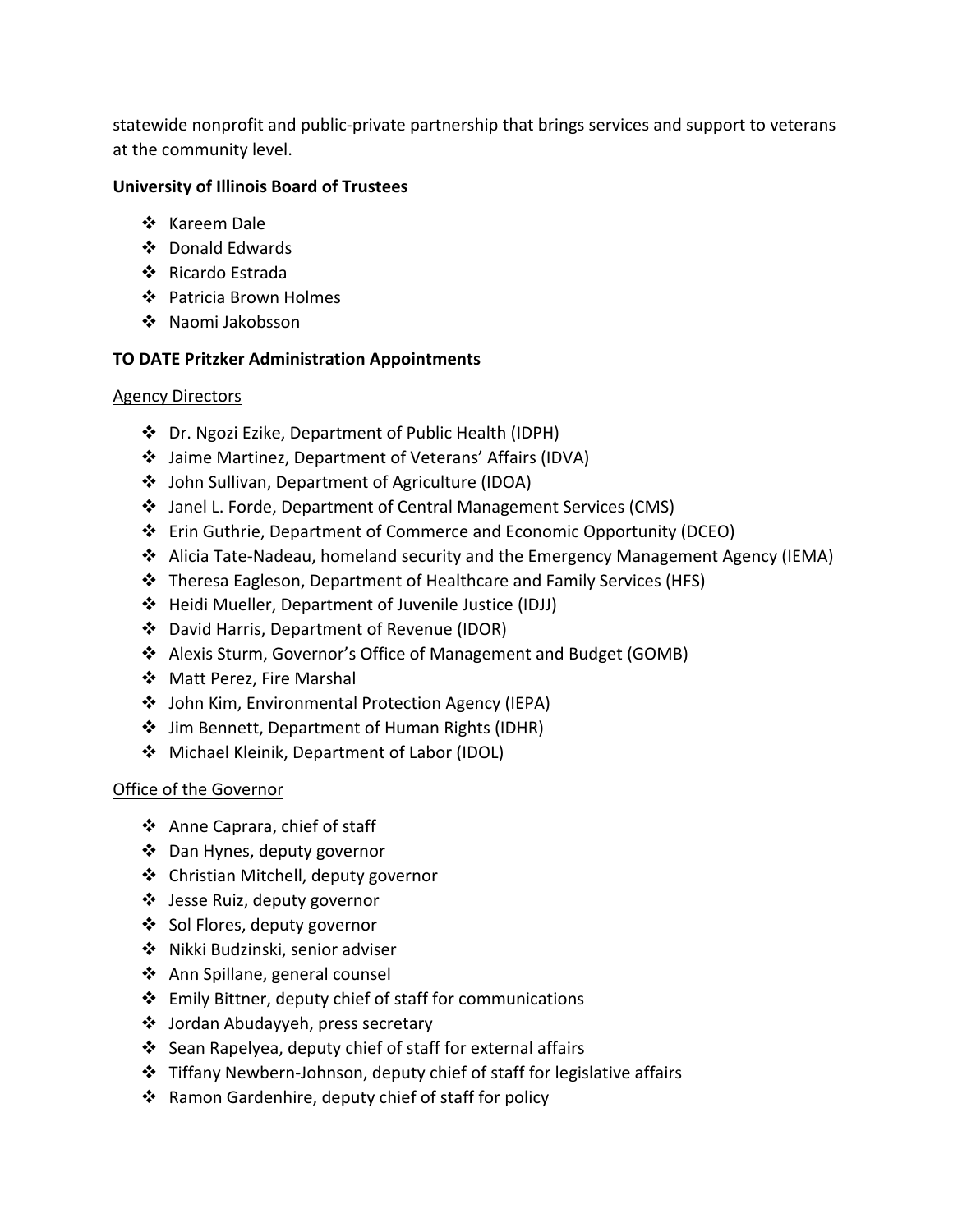### $\cdot \cdot$  Pat Collier, deputy chief of staff for federal affairs

## **SENATE HOLDS HEARING ON \$15 MIN WAGE**

#### Journal Star

A draft measure was taken up Wednesday by the Senate Labor Committee to raise the minimum wage from \$8.25 to \$15 an hour. The increase would be phased in, and the timeframe for the increase is not yet determined. Senate Majority Leader Kimberly Lightford, the sponsor of the proposal, says details need to be worked out before it goes to Gov. J.B. Pritzker, who wants to sign it into law before he gives his Feb. 20 budget speech.

Some legislators questioned whether minimums can be established based on geographic boundaries. Lightford said she was open to the idea of regional minimum wages but said there could be constitutional issues with that concept.

"It's challenging because there are some constitutionalities that go along with a flat minimum wage," she said. "That's something that I know our lawyers are checking into."

"There's a huge discrepancy regionally about how much money is needed in order to live a higher quality of life," said state Sen. Linda Holmes, D-Aurora.

"We're very committed to keeping everyone at the table, providing an opportunity to express how a minimum wage increase will work with their entity," Lightford said of the legislation. A jump to \$15 "can't be a significant jump. It has to be over a period of time to allow business to adjust."

State lawmakers approved a \$15 minimum wage two years ago, but then-Gov. Bruce Rauner vetoed the measure, saying it would lead to job losses at the low end of the wage scale — the people the minimum wage is supposed to help.

# **\$50 MILLION FOR SIU CAMPUS IN DOWNTOWN SPRINGFIELD**

#### State-Journal Register

A new Southern Illinois University campus could come to downtown Springfield, under a \$50 million funding proposal introduced Wednesday by state Sen. Andy Manar, D-Bunker Hill.

Senate Bill 179 would set aside the capital funds for SIU to construct a campus and a public policy center that would be within one mile south of the SIU School of Medicine, 801 N. Rutledge St.

Among the properties that fall within that area to the south of the medical school is the vacant YWCA block, located adjacent to the Governor's Mansion.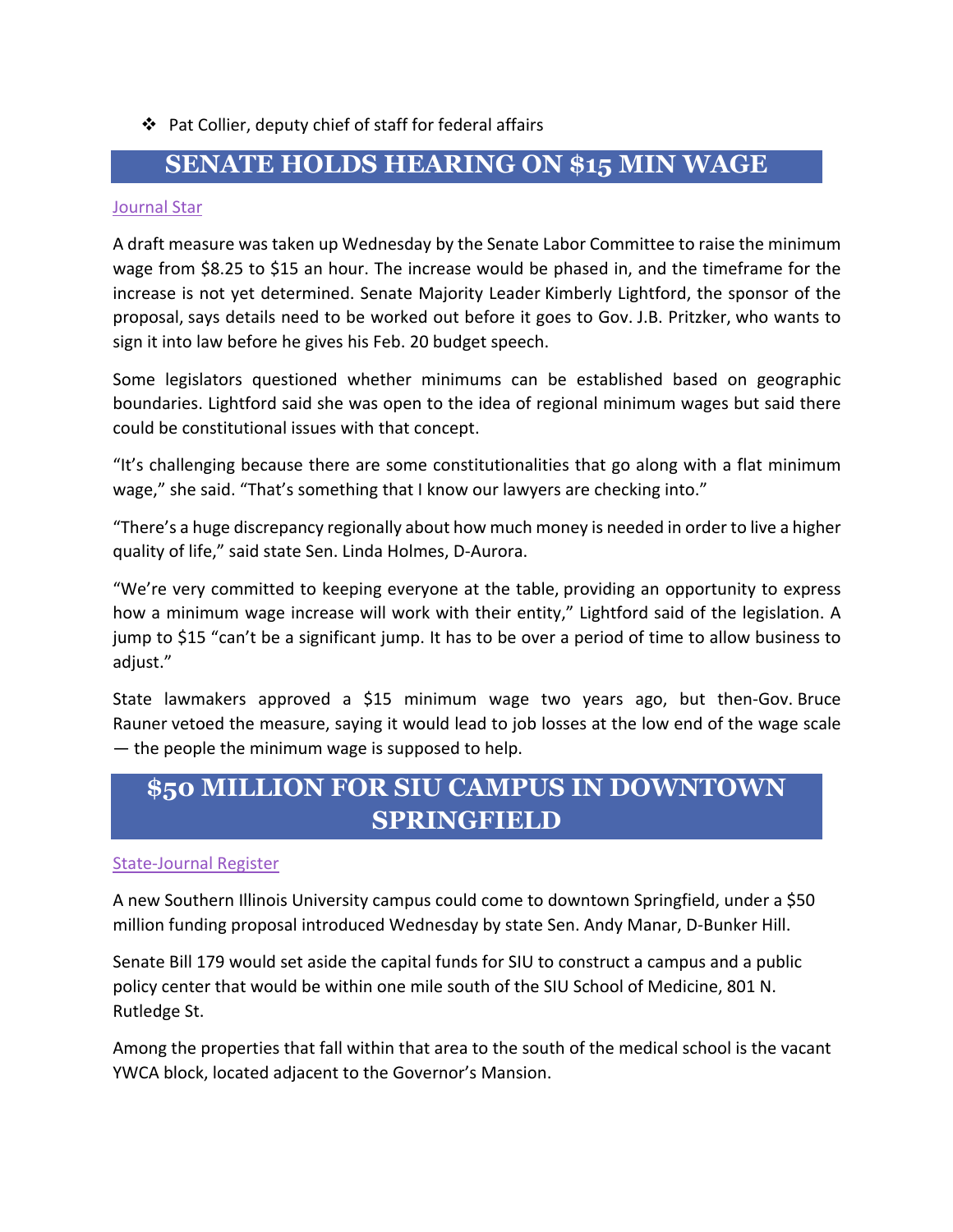SIU officials on Wednesday said the new facility could expand educational opportunities and SIU system offices.

A year ago, SIU officials said they were exploring whether to put a satellite office for its law school in downtown Springfield or Edwardsville.

Springfield Mayor Jim Langfelder has been pushing for some sort of university presence on the YWCA block. If the campus does go to the Y-block, the property is in shape to be developed, Langfelder said.

As for what effect the funding plan would have on the University of Illinois Springfield, Manar said the Illinois Board of Higher Education would not approve a program for the new SIU facility that is in conflict with UIS. In addition, Manar said if UIS has a plan for downtown Springfield, he welcome that as well.

# **BILL REPORT**

# HB20 MIN WAGE-\$15 PER HOUR *(FLOWERS M)*

Amends the Minimum Wage Law. Increases the minimum wage to \$15 per hour on October 1, 2019. Effective immediately.

## RECENT STATUS

2/6/2019 - House Labor & Commerce, (First Hearing) 1/29/2019 - Assigned to House Labor & Commerce 1/9/2019 - Referred to House Rules

# HB29 CONDO/CICA ACT-HOME RULE LIMIT *(THAPEDI A)*

Amends the Common Interest Community Association Act. Limits the concurrent exercise by units of local government of powers and functions exercised by the State with respect to amendments to the community instruments and accounting practices. Amends the Condominium Property Act. Limits the concurrent exercise by units of local government of powers and functions exercised by the State with respect to an association's: budgeting practices; sale of property; notice requirements; contracts with board members; voting procedures; property improvement procedures; accounting practices; collection and sharing of records; amendment to the condominium instruments; and subdivision or combination of units. Effective immediately.

## RECENT STATUS

2/6/2019 - House Judiciary - Civil, (First Hearing) 1/29/2019 - Assigned to House Judiciary - Civil 1/9/2019 - Referred to House Rules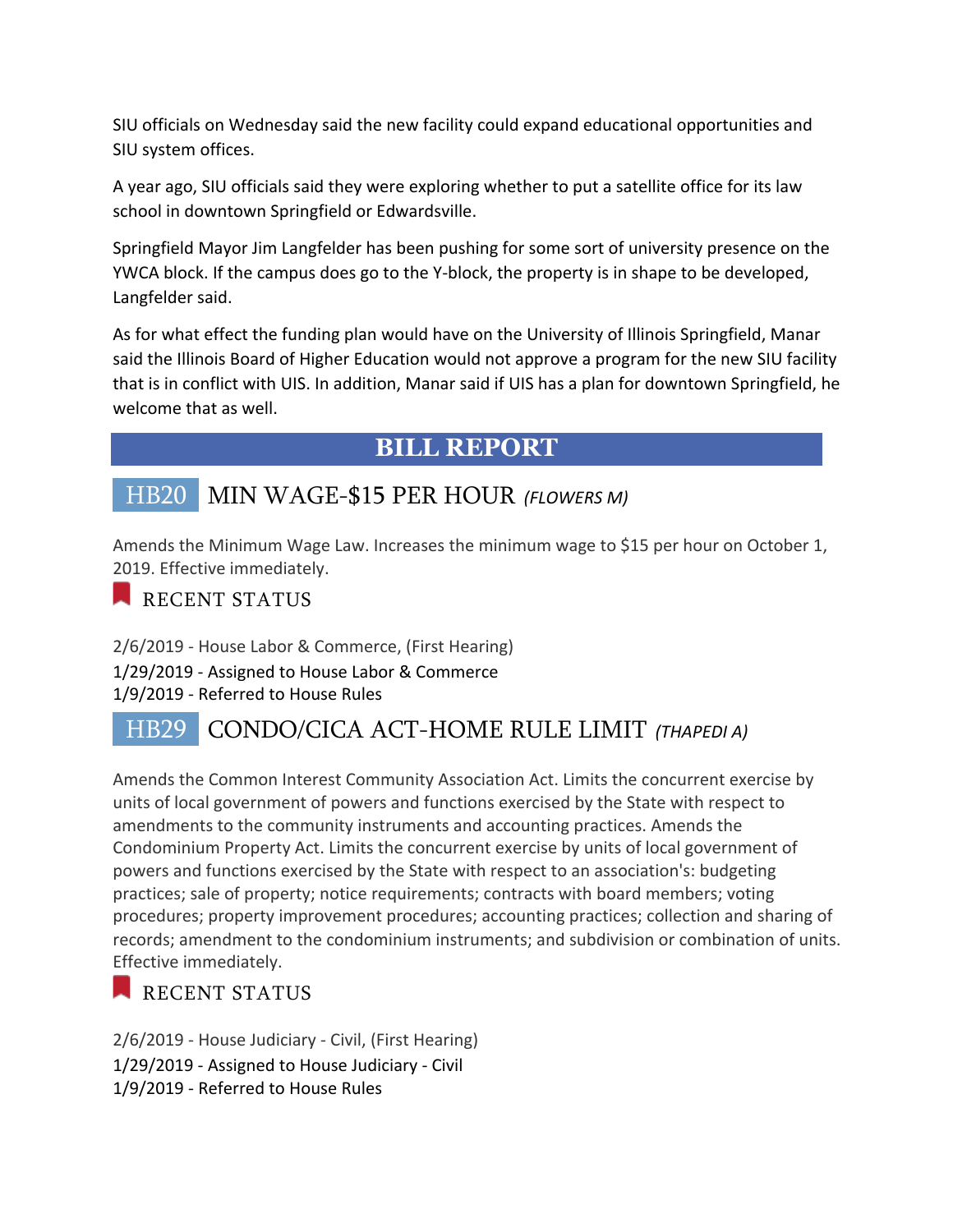# HB43 PROP TX-SOUTHLAND PROPERTY *(DELUCA A)*

Amends the Property Tax Code. Provides that certain property located in Bloom, Bremen, Calumet, Rich, Thornton, or Worth Township may be certified by the South Suburban Land Bank and Development Authority as a southland reactivation site. Provides that southland reactivation property shall be valued at 33 1/3% of the fair cash value of the land, without regard to buildings, structures, improvements, and other permanent fixtures located on the property. Provides that, for the first 3 tax years after the property is certified as southland reactivation property, the aggregate tax liability for the property shall be no greater than \$75,000. Provides that, beginning with the fourth tax year after the property is certified as southland reactivation property and continuing through the twelfth tax year after the property is certified as southland reactivation property, the property's tax liability for each taxing district in which the property is located shall be increased over the tax liability for the preceding year by the percentage increase, if any, in the total equalized assessed value of all property in the taxing district.

# RECENT STATUS

2/7/2019 - House Revenue & Finance, (First Hearing) 1/29/2019 - Assigned to House Revenue & Finance 1/28/2019 - Added Co-Sponsor Rep. Justin Slaughter

# HB189 ABANDONED REAL PROPERTY-TITLE *(FORD L)*

Creates the Blight Mitigation Act. Provides that a property owner that lives within one-fourth of a mile of and on the same street as residential real property that has been abandoned may, after the property has been continuously abandoned for 12 months, petition the court for title to the land. Provides that the court shall order that title to the real property be transferred to the petitioner if the petitioner presents clear and convincing evidence that: (1) the property is abandoned; (2) the owner of the property has been made a party to the action in accordance with the Code of Civil Procedure and court rules; and (3) the property is not: listed for sale on a multiple listing service; being maintained in receivership status; or under contract for sale.

# RECENT STATUS

2/6/2019 - House Judiciary - Civil, (First Hearing) 1/29/2019 - Assigned to House Judiciary - Civil 1/9/2019 - Referred to House Rules

# HB215 \$IHDA-REHAB ABANDONED HOUSING *(FORD L)*

Appropriates \$250,000,000 from the General Revenue Fund to the Illinois Housing Development Authority for grants to municipalities with a population over 1,000,000 for the rehabilitation of vacant and abandoned residential housing. Provides that funds may also be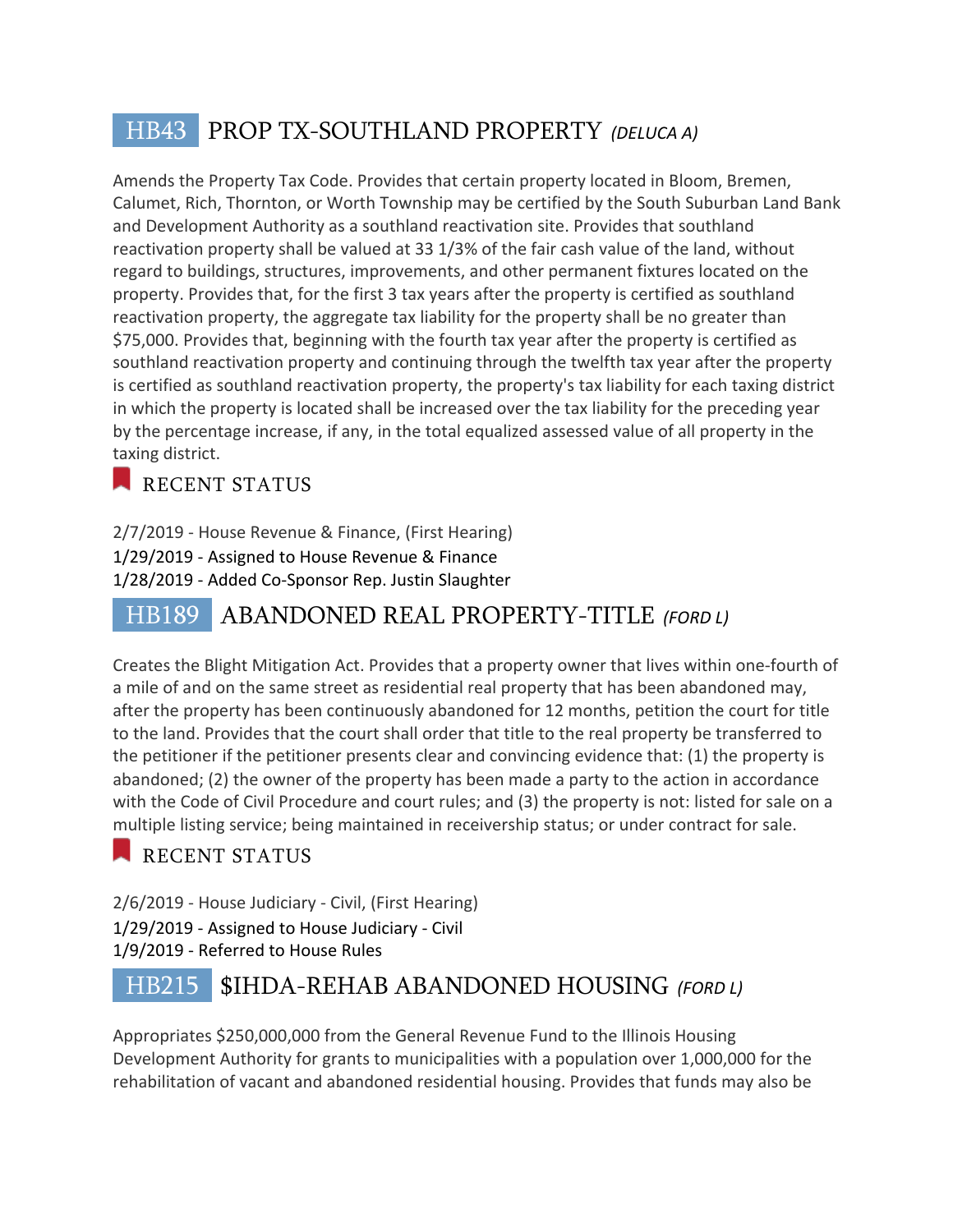used for the acquisition of property and construction related to vacant and abandoned residential housing. Effective July 1, 2019.

## RECENT STATUS

2/6/2019 - House Appropriations-General Services, (First Hearing) 1/29/2019 - Assigned to House Appropriations-General Services 1/9/2019 - Referred to House Rules

# HB220 WAGE INSURANCE ACT *(FLOWERS M)*

Creates the Wage Insurance Act. Establishes a wage insurance program to be administered by the Department of Employment Security. Provides that an individual is eligible for benefits if the individual is a claimant under the Unemployment Insurance Act at the time the individual obtains reemployment and is not employed by the employer from which the individual was last separated. Provides for benefits in an amount sufficient to pay the individual the difference between the wage the individual received at the time of separation from the employer by which the individual was employed immediately before becoming a claimant under the Unemployment Insurance Act and the wages received from reemployment. Imposes a 0.4% tax on payroll beginning January 1, 2020. Provides that claims may be made beginning July 1, 2020. Provides for recovery of erroneous payments, hearings, penalties, unpaid tax, rules, and other matters. Creates the Wage Insurance Fund, provides for the continuing appropriation from the Fund of amounts necessary for the purposes authorized by the Act, and amends the State Finance Act to include the Wage Insurance Fund as a special fund in the State treasury. Makes a corresponding change in the Freedom of Information Act.

RECENT STATUS

2/6/2019 - House Labor & Commerce, (First Hearing) 1/29/2019 - Assigned to House Labor & Commerce 1/9/2019 - Referred to House Rules

HB255 RENT CONTROL PREEMPTION ACT *(GUZZARDI W)*

Repeals the Rent Control Preemption Act.

RECENT STATUS

2/6/2019 - House Judiciary - Civil, (First Hearing) 1/29/2019 - Assigned to House Judiciary - Civil 1/9/2019 - Referred to House Rules

# HB270 LOCAL ROT-SOURCING-COLLECTION *(MURPHY M)*

Amends the Retailers' Occupation Tax Act. Provides that if a purchaser makes payment over the phone, in writing, or via the Internet, and the property is delivered to a location in this State,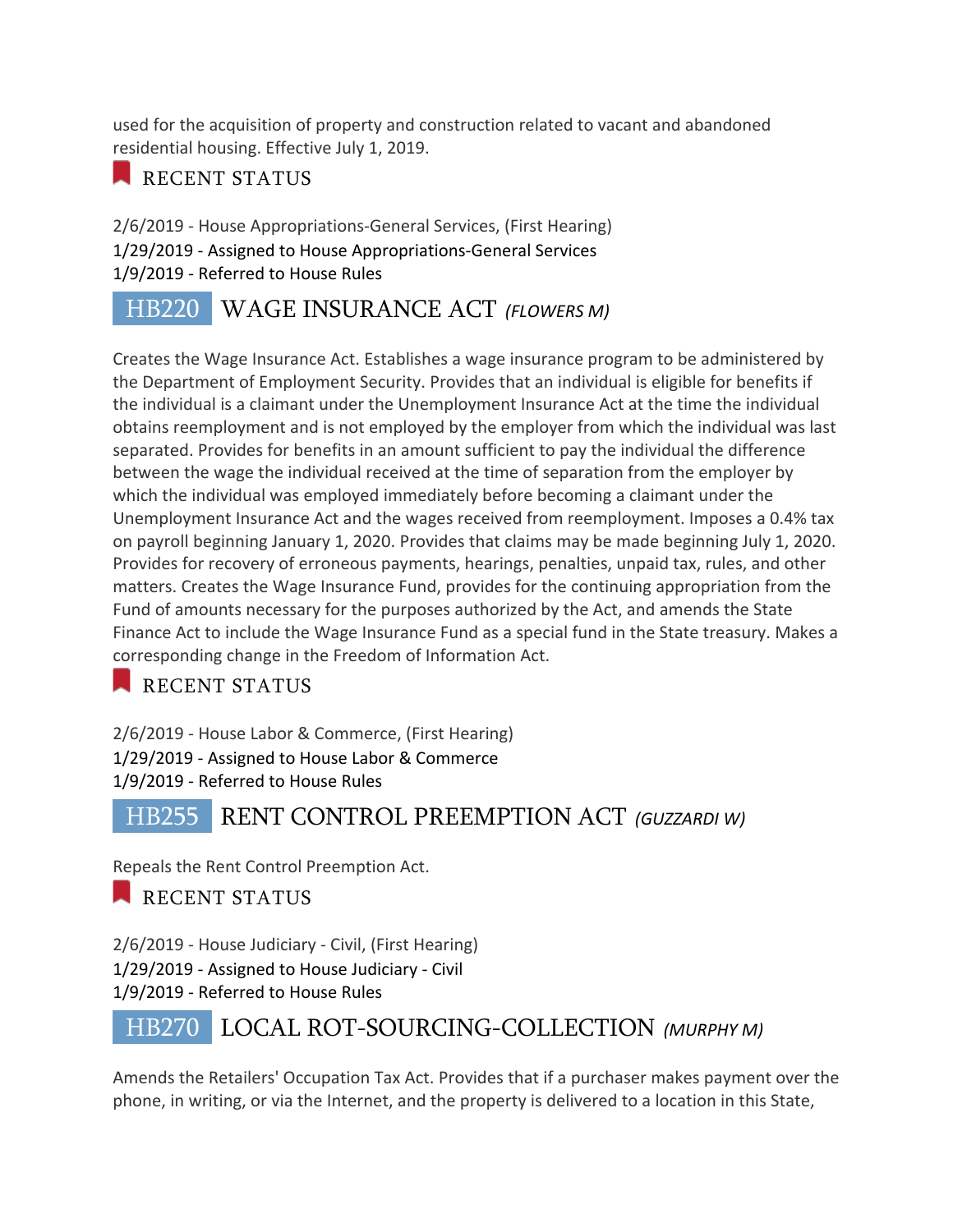then the sale shall be sourced to the location where the property is delivered. Provides that the sale shall be deemed to have occurred at the customer's address if the property is delivered and the delivery location is unknown. Amends the Counties Code, the Illinois Municipal Code, the Flood Prevention District Act, the Local Mass Transit District Act, and the Regional Transportation Authority Act. Provides that a unit of local government may require a retailer to collect and remit certain use and occupation taxes if the retailer qualifies as a "retailer maintaining a place of business in this State" under certain provisions of the Use Tax Act.

# RECENT STATUS

2/7/2019 - House Revenue & Finance, (First Hearing) 1/29/2019 - Assigned to House Revenue & Finance 1/10/2019 - Referred to Rules Committee

# HB320 PROP TX-PTELL FREEZE *(MCSWEENEY D)*

Amends the Property Tax Code. Provides that, beginning with the 2019 levy year, the Property Tax Extension Limitation Law applies to all taxing districts, including home rule units. Provides that, for the 2019 levy year, the limiting rate under the Property Tax Extension Limitation Law shall be calculated by reducing the district's 2016 aggregate extension by 5%. Provides that, for the 2020 levy year, the limiting rate under the Property Tax Extension Limitation Law shall be calculated by reducing the district's 2018 aggregate extension by 10%. Provides that, beginning with the 2021 levy year, the extension limitation is 0%. Preempts home rule. Amends the State Mandates Act to require implementation without reimbursement. Effective immediately.

RECENT STATUS

1/23/2019 - Added Co-Sponsor Rep. Jonathan Carroll 1/10/2019 - Referred to Rules Committee 1/10/2019 - FIRST READING

# HB902 CANNABIS LEGALIZATION *(AMMONS C)*

Creates the Cannabis Legalization Equity Act. Provides that notwithstanding any other provision of law, except as otherwise provided in the Act, the following acts are lawful and shall not be a criminal or civil offense under State law or the law of any political subdivision of this State or be a basis for seizure or forfeiture of assets under State law for persons 21 years of age or older: (1) possessing, consuming, using, displaying, purchasing, or transporting cannabis accessories; (2) possessing, growing, processing, or transporting on one's own premises no more than 24 mature cannabis plants and possession of the cannabis produced by the plants on the premises where the plants were grown; (3) possessing outside one's premises no more than 224 grams of cannabis; and (4) assisting another person who is 21 years of age or older in any of the acts described in items (1) through (3). Provides that an excise tax is imposed at the rate of 10% of the sale price of the sale or transfer of cannabis from a cannabis cultivation facility to a retail cannabis store or cannabis product manufacturing facility. Provides that at least 51% of the